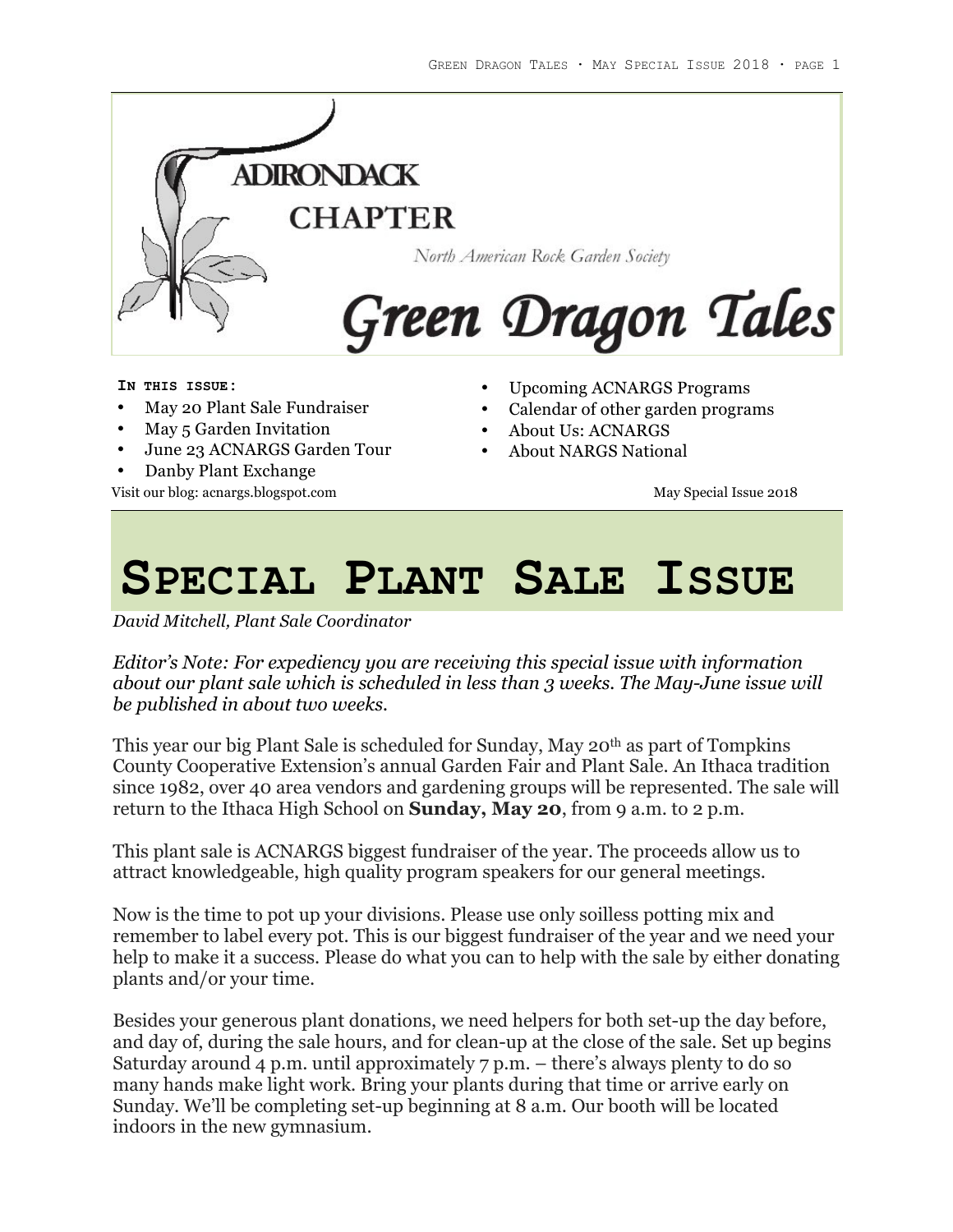Our members receive a 25% discount on their plant purchase – what a deal! If you haven't yet renewed your ACNARGS membership for the calendar year 2018, you may do so at the sale (but why wait? Renew now!).

David Mitchell's driveway is available for plant drop-offs any time before the day of the sale if you can't make it to the high school Saturday or Sunday morning. The driveway is on the Washington Street side of the corner of Washington and Esty Streets (402 Esty Street) in Ithaca. His phone number is (607) 342-3660 should you have any questions about the sale. Tompkins County Cooperative Extension can be reached at (607) 272- 2292 or visit the plant sale website **http://ccetompkins.org/gardening/gardenevents/spring-garden-fair-plant-sale**.

If you are new to this event, you are in for sensory overload. Plan to arrive early for the best selections and to try anyway to get a decent parking spot. The CCE website contains a link to a map to the Ithaca High School.

Let's all work together to make this a successful sale for the Chapter, not to mention you'll get some exciting new plants for your garden. There will be rock garden plants as well as many perennials for sun and shade, and often there are trees and shrubs among our wealth of plant donations.

# **MAY 5 GARDEN INVITATION**

A special invitation has been extended to our Chapter members to join the Berkshire Chapter's visit to Anne Spiegel's garden. If you go, you should plan to arrive promptly no later than 10am for a tour of Anne's fabulous garden together with lots of conversation. Bring your own lunch.

Anne's garden is located at **299 Maloney Rd., Wappingers Falls, NY 12590**. The driveway to use is just past a long, long berm of bark chips and is also marked by a row of white pines on each side planted much too close together (Anne didn't do it). Please do not use the "back" driveway which you will see first on the way in. If you need written directions, email **pondhick@verizon.net**.

# **ANNOUNCING ACNARGS GARDEN TOUR JUNE 23**

Save the date - Saturday June 23 – for a full day of garden visits in the greater Syracuse area. An itinerary and garden descriptions will be forthcoming in the official May-June newsletter. Your tour committee has scheduled visits to members' gardens: Dianne Bordoni, Donna Kraft, and John Gilrein, and to the gardens of Michael Brennan and Diana Smith, owner of Topiary Gardens, a nursery specializing in Japanese maples. We will hold the tour rain or shine. Plan for an early start and a full day of wonderful gardens to enjoy.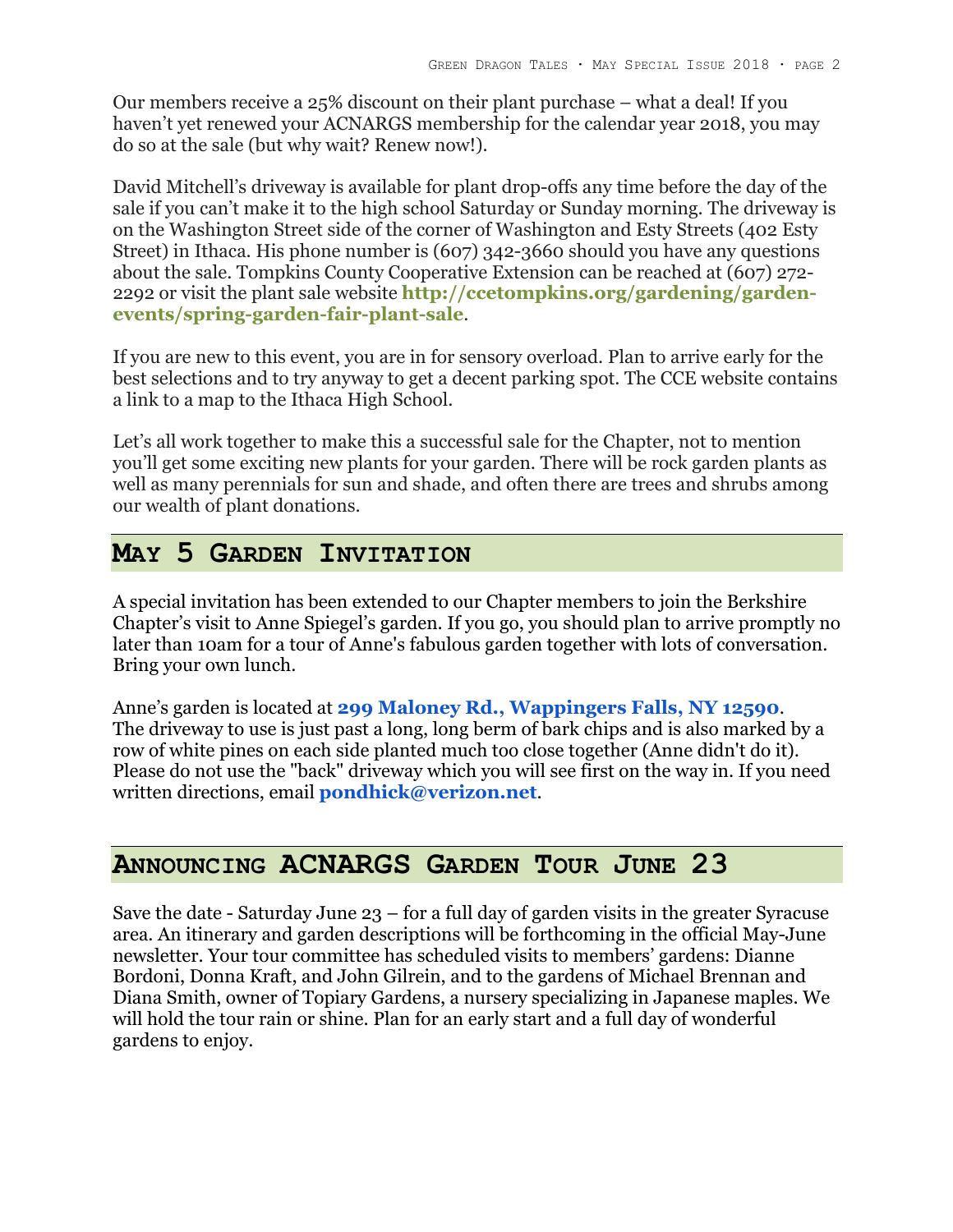## **DANBY PLANT EXCHANGE**

The 26th annual Danby free Plant Exchange will take place on Saturday May 19 from 1:00 to 3:00, at the Danby Fire Station on route 96B. This free event is an opportunity to swap, donate, and try new perennials, houseplants, seeds, annual seedlings, and anything else garden related. It is not necessary to bring a plant in order to get a plant, nor is it necessary to stay the whole time.

It's better to divide plants in advance so they don't suffer in the heat on the day of the Plant Exchange. Label what you bring if you can. Also, make sure there are no earthworms in what you bring. There is an invasive non-beneficial earthworm in our area that we don't want to spread. For more information contact Dan Klein at 272-7582, or **danbydan@hotmail.com**.

## **CALENDAR OF SELECT GARDEN EVENTS**

*To have a garden event in your area listed send all pertinent information to Carol Eichler at carolithaca@gmail.com*

May 11-20: Rochester Lilac Festival. **https://www.rochesterevents.com/lilacfestival/**.

May 19: All About Alpines workshop, Stonecrop. Info at **Stonecrop Calendar**.

May 19: Danby Free Plant Exchange, Danby Fir Station, 1-3pm (see article).

May 19, 20, 26, 27: Linwood Gardens Tree Peony Festival. Also June 2, 3. **http://www.linwoodgardens.org/**.

### **May 20: ACNARGS Plant Sale, Ithaca High School, 9am – 2pm. Many other vendors and exhibitors too as part of CCE's Garden Fair.**

June 10: Southern Cayuga Garden Club Tour, Union Springs area.

### **June 23: ACNARGS Garden Tour. A day trip in the greater Syracuse area.**

July 7: Open Days in Tompkins County. Four gardens open 10-4. Admission charged. Fundraiser for Tompkins County Community Beautification Program. More info when available at **https://www.gardenconservancy.org/open-days/open-daysschedule.**

July 8: Fall Creek Garden Tour.

July 14: Dryden Garden and Art Tour. Info when available **http://drydenbeautification.weebly.com/.**

**August 18: ACNARGS picnic and members' only plant sale at Cass Park, Ithaca.**